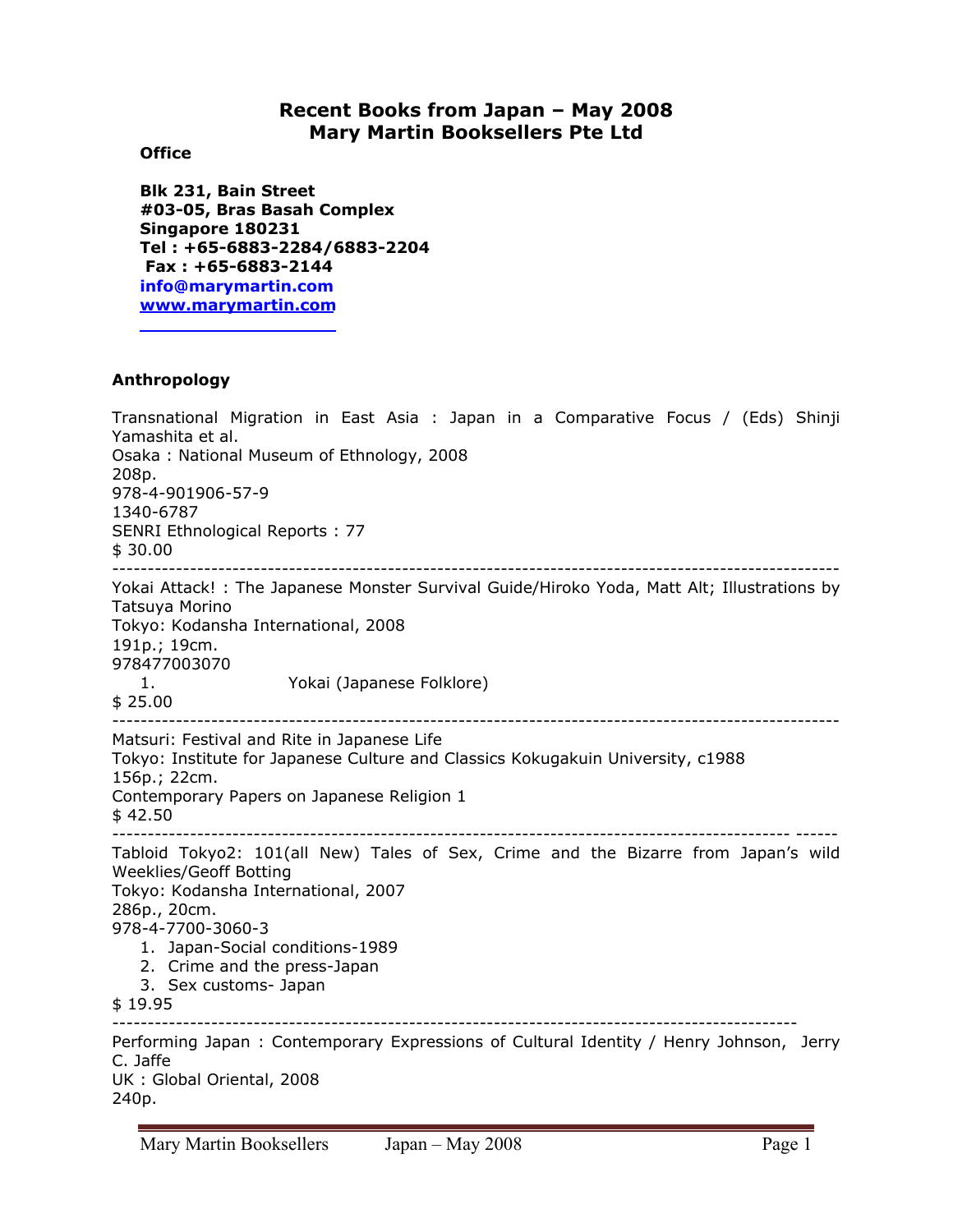978-1-905246-31-1 \$ 100.00

For the first time, using an interdisciplinary, theoretical and ethnographic approach, the editors have brought together a rich collection of current research on contemporary Japanese performance practices. Topics covered include theatre, music, art, fashion and technology, media, architecture and tourism -------------------------------------------------------------------------------------------------------

Traditional Folk Song in Modern Japan : Sources, Sentiment and Society / David W . **Hughes** UK : Global Oriental, 2008 336p. 978-1-905246-65-6 \$ 130.00

The study moves from tradition to modernity, explores a range of topics such as: song life in the traditional village; rural–urban tensions; local min'yo 'preservation societies'; the effects of national and local min'yo contests; the 'new folk song' phenomenon; min'yo and tourism; folk song bars; recruitment of professionals; min'yo's interaction with enka popular songs and with Western-derived foku songu; the impact of mass mediation; and min'yo's role in maintaining or creating local identity. The book contains a plate section, musical examples, and a compact disc ----------------------------------------------------------- --------------------------------------

The Power of Memory in Modern Japan / Sven Saaler, Wolfgang Schwentker UK : Global Oriental, 2008 288p. 978-1-905246-38-0 \$ 110.00

Today's increasing interest in the relevance of memory generated a particularly strong response at the 2005 conference of the European Association of Japanese Studies (Vienna), providing a rich and varied group of papers. A selection of the most significant research relating to modern Japan, not least from Japanese scholars, subsequently edited for publication, forms the basis of this volume

------------------------------------------------------------------------------------------------------

Globalization, Minorities and Civil Society: Perspectives from Asian and Western Cities/ (Ed.) Koichi Hasegawa, Naoki Yoshihara Melbourne: Trans pacific Press, 2008 xvi., 244p.; 22cm. Includes index 978-1-876843-85-4(Pb.) \$ 59.95

Status and Stratification: Cultural Forms in East and Southeast Asia/(Ed.)Mutsuhiko Shima Melbourne: Trans pacific Press, 2008 Xviii, 241p.; 22cm. Includes index 978-1-876843-97-7(Pb.) \$ 59.95 ---------------------------------------------------------------------------------------------------- --

Taoism, Medicine and Qi in China and Japan/ Sakade Yoshinobu Osaka: Kansai University Press, 2007 299p.; 22cm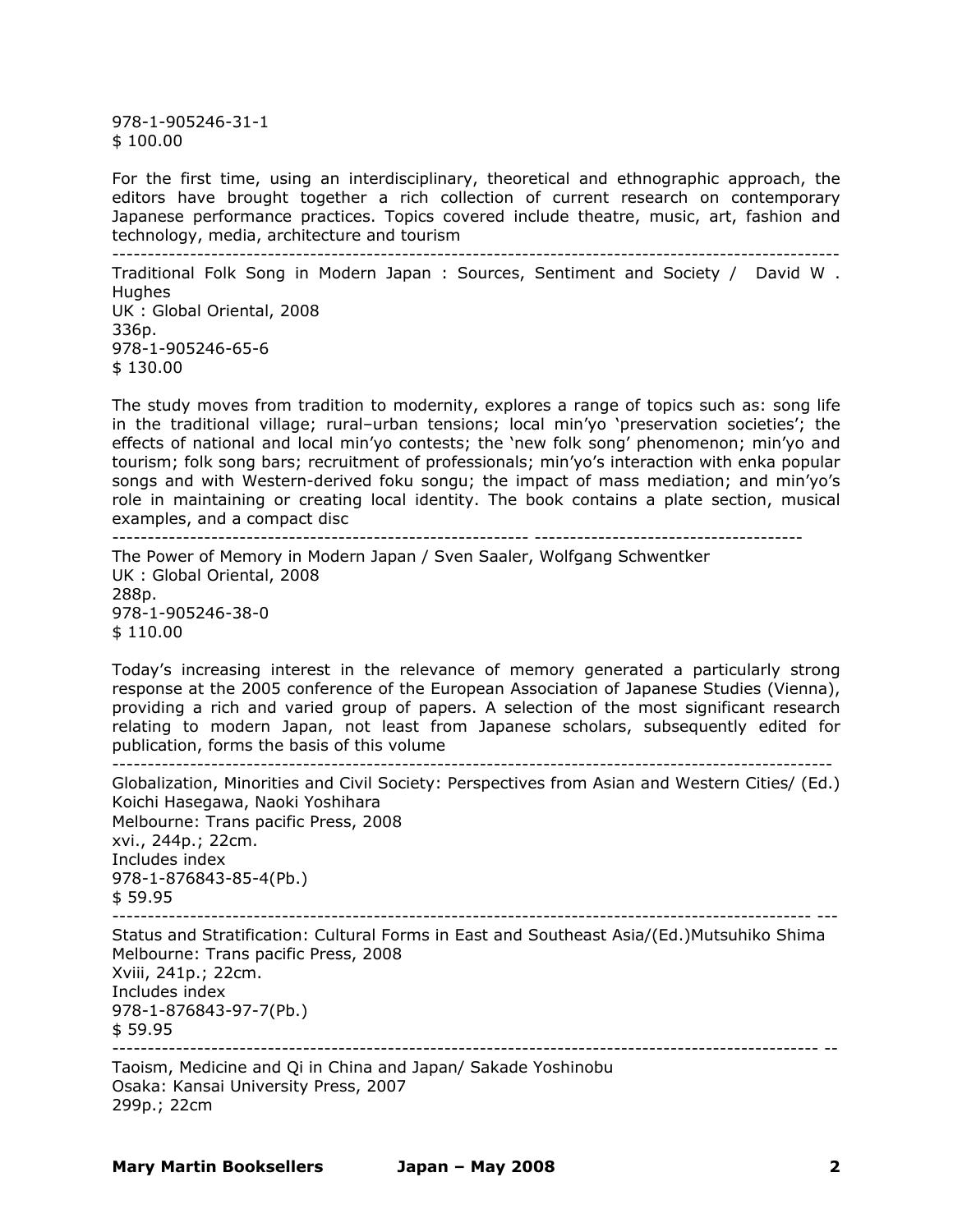978-4-87354-450-2 \$ 60.00 ----------------------------------------------------------------------------------------------------- **Architecture**  The Contemporary Tea House: Japan's Top Architects Redefine a Tradition/ Arata Isozaki Tokyo: Kodansha International, 2007 134p.; 31cm. 978-4-7700-3046-7 1. Tearooms-Japan 2. Architecture-Japan-20 Century \$ 55.00 ------------------------------------------------------------------------------------------------ ------ Tadao Ando 2 : Outside Japan / Tadao Ando Tokyo : Toto Shuppan, 2008 406p. 978-4-88706-286-3 In English & Japanese \$ 70.00 Le Corbusier : Art and Architecture : A Life of Creativity Tokyo : Remixpoint Inc., 2007 420p. 978-4-902445-25-1 Bilingual (English-Japanese) – Complete Edition  $$95.00$ ------------------------------------------------------------------------------------------------------ AALTO; 10 Selected Houses / Yutaka Saito Tokyo: TOTO Co. Ltd, 2008 393p.; 26cm 978-4-88706-290-0 \$ 62.50 ----------------------------------------------------------------------------------------------------- Best 100 WA-KUKAN Cool Japan: Stunning Space Designs From Modern Japan / (Ed) Toshiaki Maeda Tokyo: Graphicsha.co, 2007 207p.; 29cm 978-4-7661-1835-3 \$ 159.50 ---------------------------------------------------------------------------------------------------- Japan : The New Mix : Architecture, Interiors and More : The Works of 21 Architects and Interior Designers Tokyo : Graphic-sha Publishing Co., Ltd., 2006 263p. 4766117344  $$49.50$ ----------------------------------------------------------------------------------------------------- **Art**  Warriors of Art: A Guide to Contemporary Japanese Artists/Yumi Yamaguchi

Tokyo: Kodansha International, 2007 175p.; 26cm. 978-4-7700-3031-3 1. Art, Japanese-20<sup>th</sup> century

2. Artists-Japan-20 century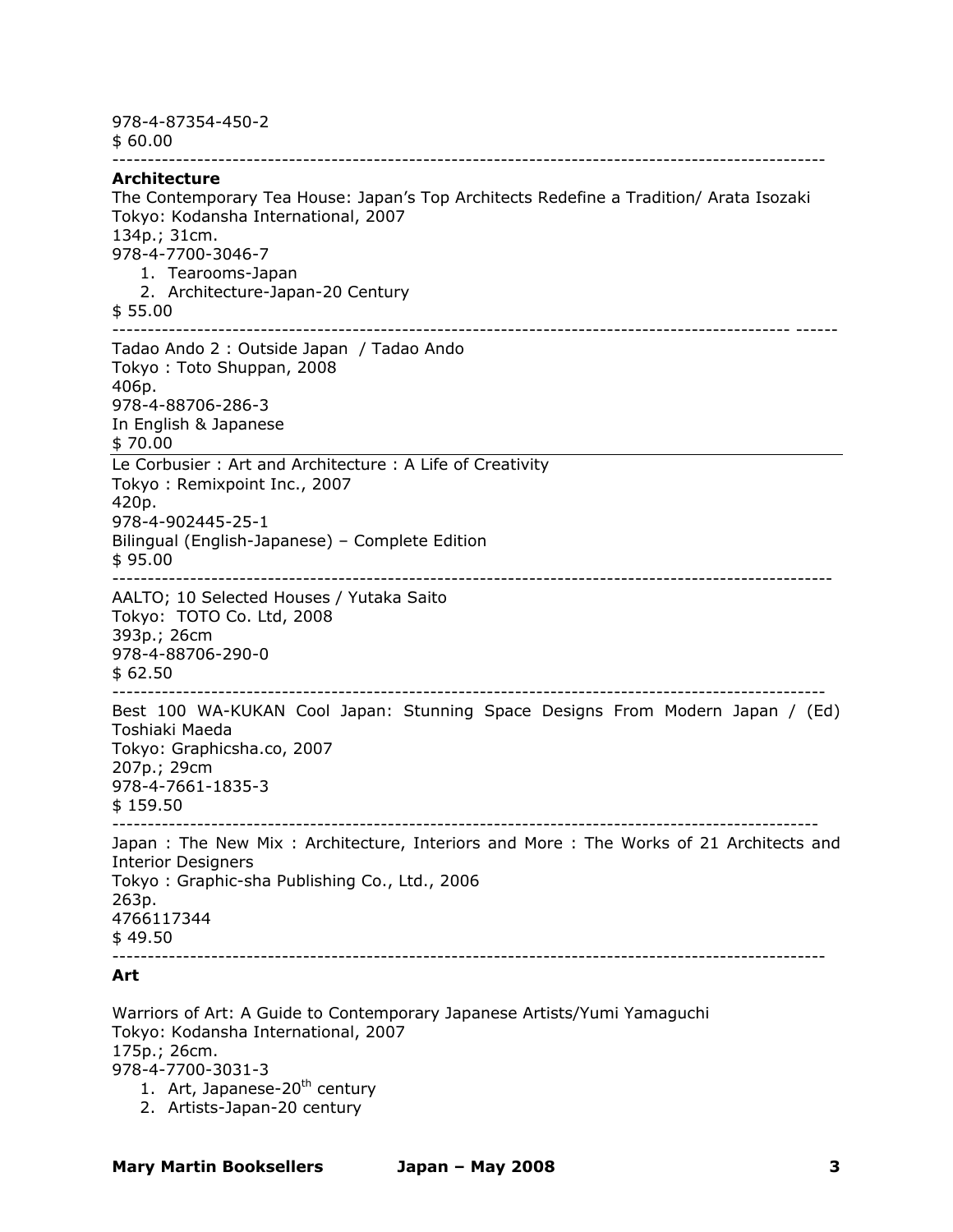3. Art, Japanese-21 $st$  century

4. Artists-Japan-21<sup>st</sup> century

\$ 46.75

--------------------------------------------------------------------------------------------------

### **Business/Management**

Doing It Our Way, A Sony Memoir/Norio Ohga; Translated by Brian Miller Tokyo: International House of Japan, 2008 Xix, 123p.; 22cm 978-4-903452-11-1 \$ 29.95 --------------------------------------------------------------------------------------------------- Toyota's Assembly Line : A View from the Factory Floor / Ryoji Ihara

Melbourne: Trans Pacific Press, c2007 250p. 21.5cm. Includes bibliography and index ISBN: 9781876843366 (hbk) ISBN: 9781876843427 (pbk) 1. Toyota-Astra Motor – Management. 2. Factory management – Japan. 3. Industrial relations – Japan.

- 4. Assembly –line methods Japan.
- 5. Employees Effect to technological innovations on Japan.
- \$ 109.95 (hbk)

\$ 54.95 (pbk)

Anybody who is a dedicated Toyota driver and admirer of the Toyota Production System would be shocked to read of Ryoji Ihara's experience as a casual worker in a Toyota factory, Japan. As the Toyota Motor Company continues on its inexorable march to become the world's biggest and most profitable carmaker, workers on the factory floor are still making sacrifices under the appalling conditions so graphically described here. Ihara's book is both a fearless exposé and a meticulous academic study firmly situated within the context of the sociology of labor.

-------------------------------------------------------------------------------------------------------

---------------

### **Communication & Journalism**

What America Reads About Japan Tokyo: Random House Kodansha Co Ltd., 2007 290p.; 21cm 978-4-270-00250-6 English-Japanese Bilingual ed.  $$26.00$ ------------------------------------------------------------------------------------------------------

#### **Economics**

Energy Efficiency in Japan/(Ed.) Agung Wicaksono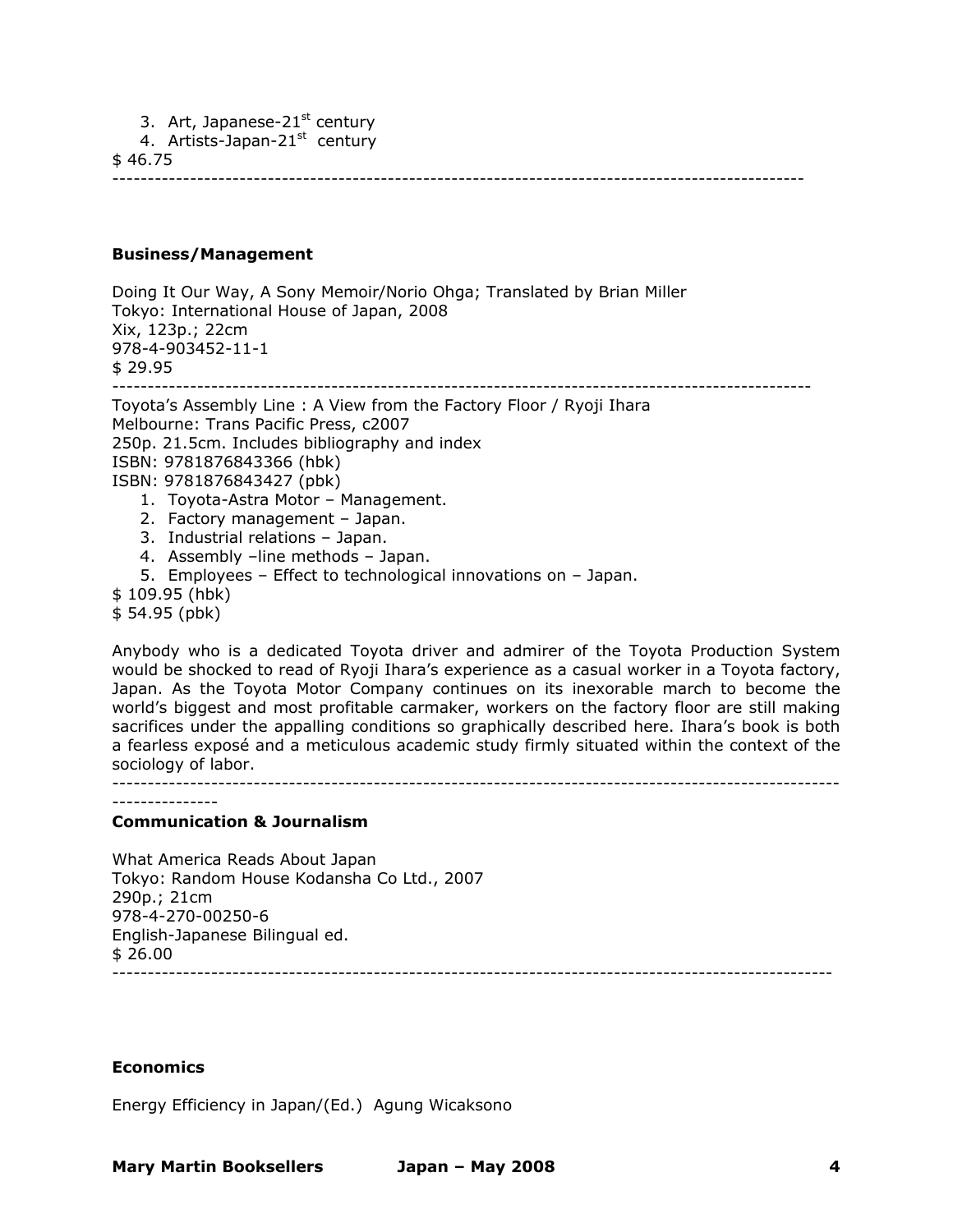Singapore: Institute of Southeast Asian Studies (ISEAS), 2008 x., 95p.; 23cm. 978-981-230-741-5 1. Energy policy- Japan 2. Energy conservation- Japan ISEAS Series on Energy \$ 14.00 ------------------------------------------------------------------------------------------------------- ---- **General**  Welcome to Sawanoya, Welcome to Japan: The Story of a Friendly Inn for Overseas Travelers in Tokyo/Isao Sawa Tokyo: Omega-Com, Inc., 2006 x.,203p.; 20cm. 4-9902154-6-x \$ 19.95 -------------------------------------------------------------------------------------------------- Handbook for Newcomers, Migrants and Immigrants to Japan/Arudou Debito, Higuchi Akira Tokyo: Akashi, 2008 370p.; 19cm. 978-4-7503-2741-9 English – Japanese Bilingual Edition \$ 35.00 -------------------------------------------------------------------------------------------------- --- Japan Rediscovered/ Masaharu Uemura (Photography); Hiroyuki Irifune (Text) Tokyo: IBC Publishing, 2008 135p.; 28cm. 978-4-89684-679-9 \$ 49.95 ------------------------------------------------------------------------------------------------------ Tokyo: Here and How, An Expat's guide to Finding your path in the city and beyond Tokyo: Tokyo American Club Women's Group, 2008 350p.; 22cm. 978-4-9900-7916-1  $$69.50$ ------------------------------------------------------------------------------------------------- ---- A Flower Lover's Guide to Tokyo: 40 Walks for All Seasons/ Sumiko Enbutsu ; Photography by Michiru Unae Tokyo: Kodansha International Ltd., 2007 203p.; 19cm. 978-4-7700-3051-1 1. Flowers- Japan- Tokyo 2. Nature trails-Japan-Tokyo- Guidebooks

3. Tokyo(Japan)-Guidebooks

\$ 35.00 --------------------------------------------------------------------------------------------------

Japanese Made Funny/Tom Dillon, Andy Boerger Tokyo: IBC Pub co, 2008 215p.; 19cm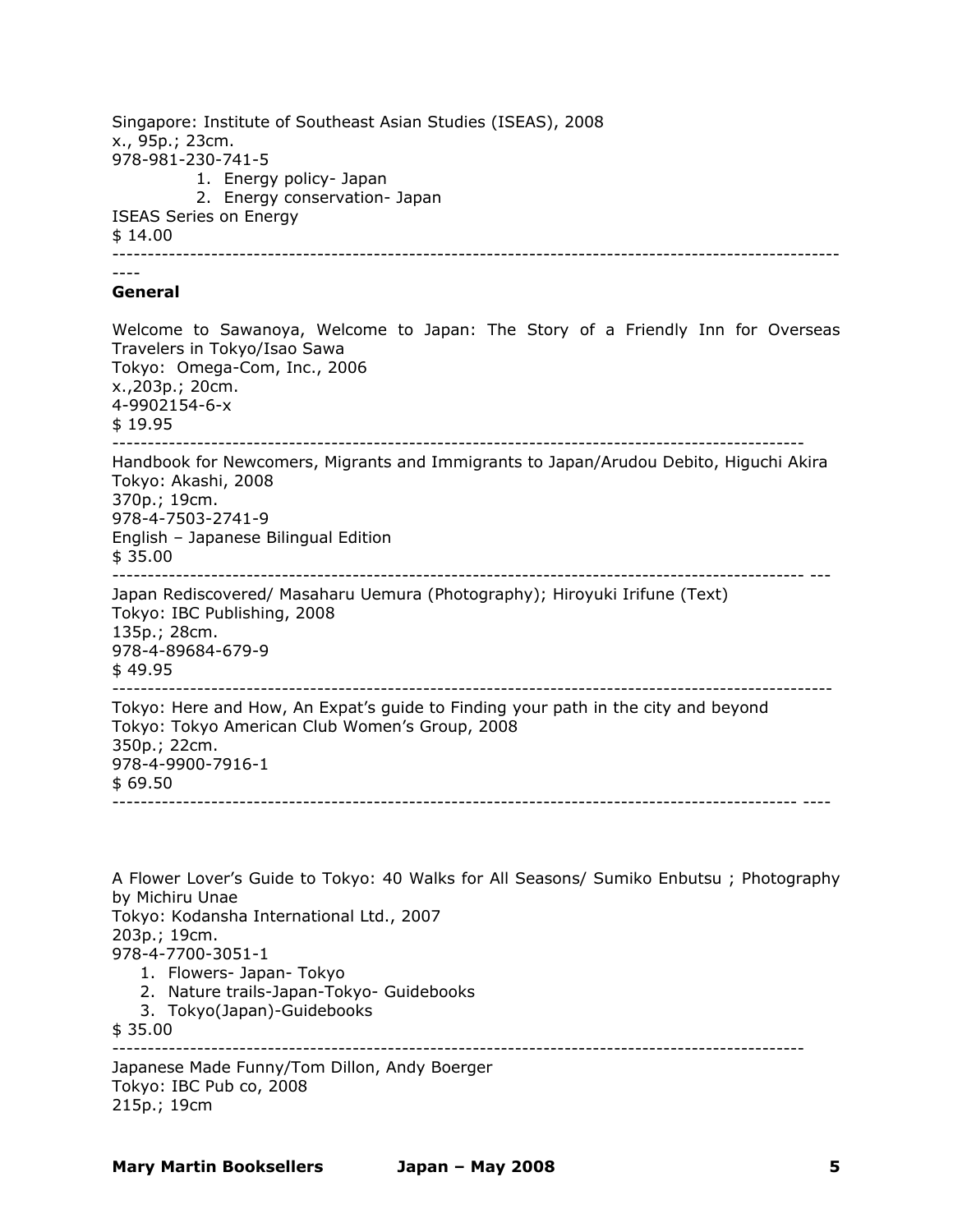978-4-89684-678-2 Japanese-English Bilingual Ed \$ 24.50 ------------------------------------------------------------------------------------------------

#### **History**

Maruyama Masao and the Fate of Liberalism in Twentieth- Century Japan/Karube Tadashi Tokyo: International House of Japan, 2008 Ix, 212p.; 22cm 978-4-903452-10-4 \$ 39.95

MARUYAMA MASAO (1914–96) has been widely regarded as an archetype of the twentiethcentury Japanese intellectual. Immensely influential for his scholarly work in intellectual history and political science, Maruyama also reached a wider public through extensive writing and commentary in the leading opinion journals of the postwar period, where he emerged as an outspoken advocate of liberalism and democracy.

-------------------------------------------------------------------------------------- Bulletin of Portuguese/Japanese Studies Lisbon : Centro de Historia de Alem-Mar, New University of Lisbon, 1998- 0874-8438 Articles in English Annual \$ 35.00 per Issue --------------------------------------------------------------------------------------------------- Yasukuni , the war Dead and the struggle for Japan's Past/(Ed.) John Breen Singapore: Horizon Books Pte Ltd, 2007 xv., 202p.; 23cm. 978-981-05-9526-5 \$ 28.25 ----------------------------------------------------------------------------------------------- --- Plastic culture: How Japanese Toys conquered the world/Woodrow Phoenix Tokyo: Kodansha International, 2006 109p., 26cm. 978-4-7700-3017-7 1. Plastic toys. 2. Plastic toys-Japan 3. Action figures (Toys) \$ 40.00 -------------------------------------------------------------------------------------------------- Old Japan Portrayed by the Foreigners Tokyo: Kodansha Intl , 2008 269p.; 20cm. 978-4-77004066-4 \$ 19.95 ---------------------------------------------------------------------------------------------------- Masako's Story; Surviving the Atomic Bombing of Hiroshima/ Kikuko Otake Tokyo: ahadada books, c2007 xii.,93p.; 21cm. 978-0-9781414-6-2  $$24.00$ --------------------------------------------------------------------------------------------------- Rethinking the Russo-Japanese War, 1904-5 Vol. I Centennial Perspectives /EDITED by Rotem Kowner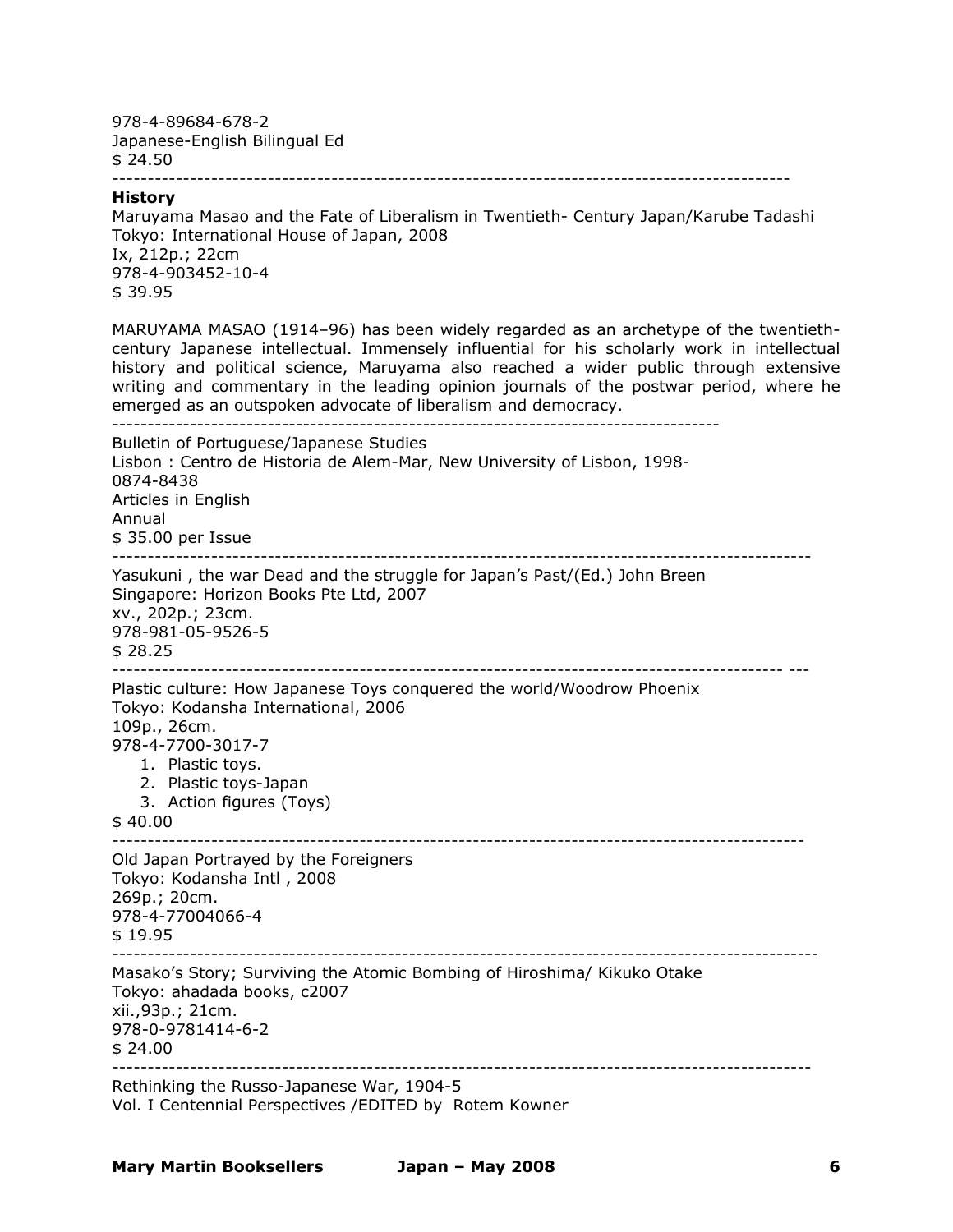UK : Global Oriental, 2007 448p. 978-1-905246-03-8 \$ 140.00

The significance and long-term implications of this first major war of the twentieth century and first 'East-West' conflict, which was quickly to be sidelined by the onset of the First World War, has long been neglected by scholars in general and historians in particular. This important 2-volume series will help redress the balance.

------------------------------------------------------------------------------------------------------- --------- Rethinking the Russo-Japanese War, 1904-5 : Vol. II: The Nichinan Papers / EDITED by John Chapman and Chiharu Inaba UK : Global Oriental, 2007

352p. 978-1-905246-19-9 \$ 120.00 -------------------------------------------------------------------------------------------------------

------------

#### **Linguistics**

The Old Japanese Complement System : A synchronic and diachronic study / Janick Wrona UK : Global Oriental, 2008

416p. 1-901903-19-2 \$ 170.00 --------------------------------------------------- --------------------------------------------------- --

A Linguistic History of the Forgotten Islands : A Reconstruction of the Proto-language of the Southern Ryukyus / John R. Bentley UK : Global Oriental, 2008 330p. 9781905246571 \$ 160.00

This monograph is the first attempt—in any language—at a large-scale reconstruction of the three languages of the Southern Ryukyus (Sakishima): Miyako, Yaeyama, and Yonaguni -------------------------------------------------------------------------------------------------------

### **Literature**

Against Nuclear Weapons: A collection of Poems by 181 Poets 1945-2007/ (Ed.) Kozaburo **Nagatsu** Tokyo: Coal Sack Publishing Company, 2007 302p.; 21cm. 978-4-903393-21-6 \$ 32.00 --------------------------------------------------------------------------------------------------

The Straw Sandal or The Scroll of the Hundred Crabs / Santo Kyoden; TRANSLATED by Carmen Blacker ;With an INTRODUCTION by Peter Kornicki, UK : Global Oriental, 2008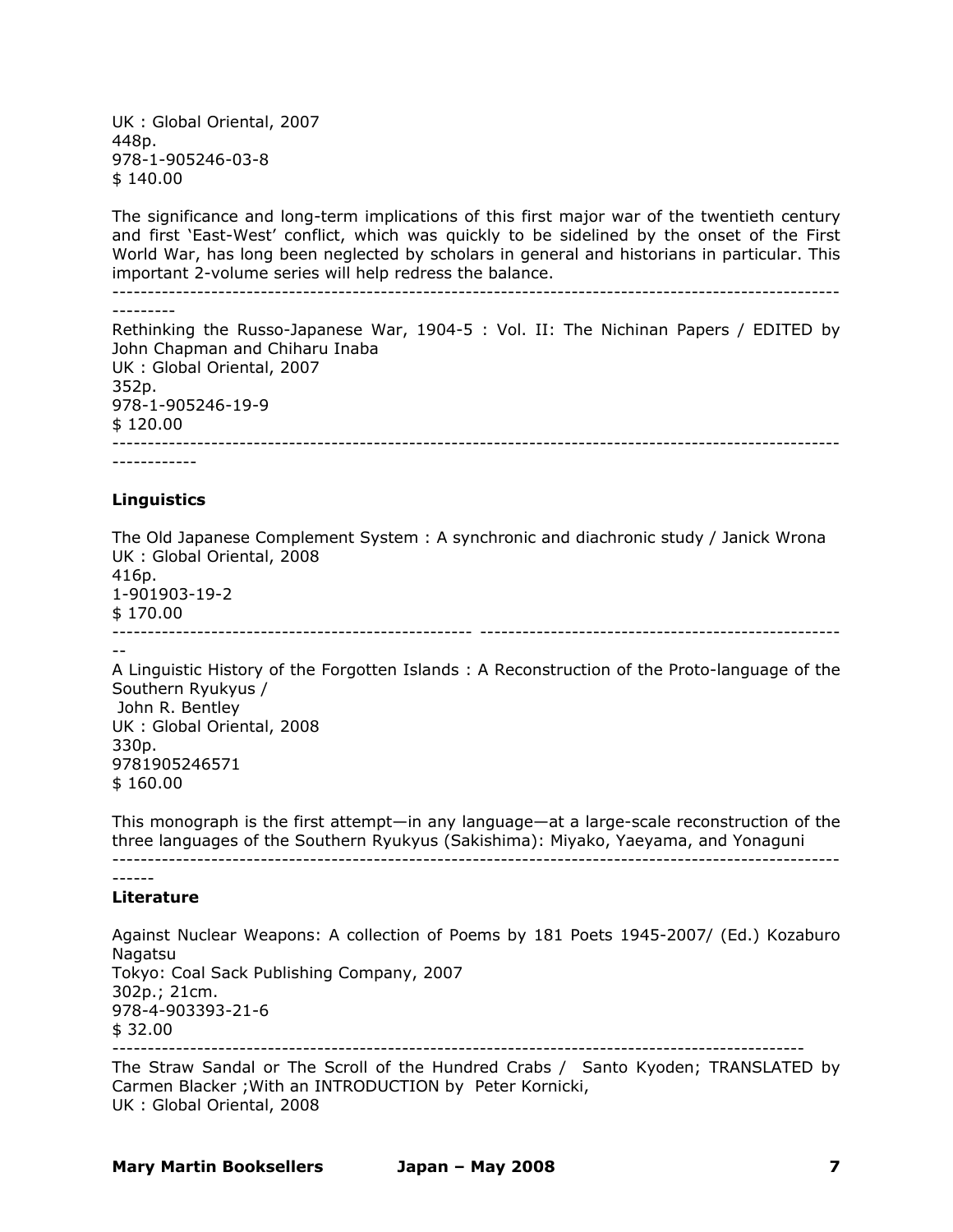192p. 978-1-905246-64-9 \$ 70.00

 Carmen Blacker's spirited translation of Santo Kyoden's Mukashibanashi Inazuma Hyosh, (from which the title 'The Straw Sandal' is taken), considered by Aston to be his masterpiece, reveals a multi-layered and fascinating tale of revenge – Japanese-style, thereby providing a classic example of a classic genre within Japanese literature.

--------------------------------------------------------------------------------------------

Basho: The Complete Haiku / Translated with and Introduction, Biography & Notes – Jane Reichhold Tokyo: Kodansha International Ltd, 2008

631p.; 24cm Includes bibliographical references and Index 978-4-7700-3063-4

- 1. Matsuo, Basho, 1644-1694-Translations into English
- 2. Haiku- Translations into English

\$ 39.95 -----------------------------------------------------------------------------------------------------

#### **Maps**

Teikoku's Complete Atlas of Japan Rev Ed. Tokyo: Teikoku-Shoin Co., Ltd., 2008 57p.; 30cm. 978-4-8071-5727-3 \$ 29.95 -----------------------------------------------------------------------------------------------

Road Atlas Japan 1:250,000 Tokyo: Shobunsha Publication, 2008 271p.; 26cm Includes Index 4-398-20104-1  $$39.50$ -----------------------------------------------------------------------------------------------------

#### **Official Publications**

Annual Report on the Japanese Economy and Public Finance 2007, Toward Higher Productivity Growth Tokyo: Cabinet Office, Government of Japan, 2007 384p.; 21cm. 978-4-915208-26-3 \$ 39.50 -------------------------------------------------------------------------------------------------- White Paper on Education, Culture, Sports, Science and Technology 2006 Efforts in Education Rebuilding/ Realization of a Nation Based on Culture and the Arts Tokyo: Ministry of Education, Culture, Sports, Science and Technology, 2007 viii., 51p.; 30cm 978-4-324-08418-2 \$ 29.95 -----------------------------------------------------------------------------------------------------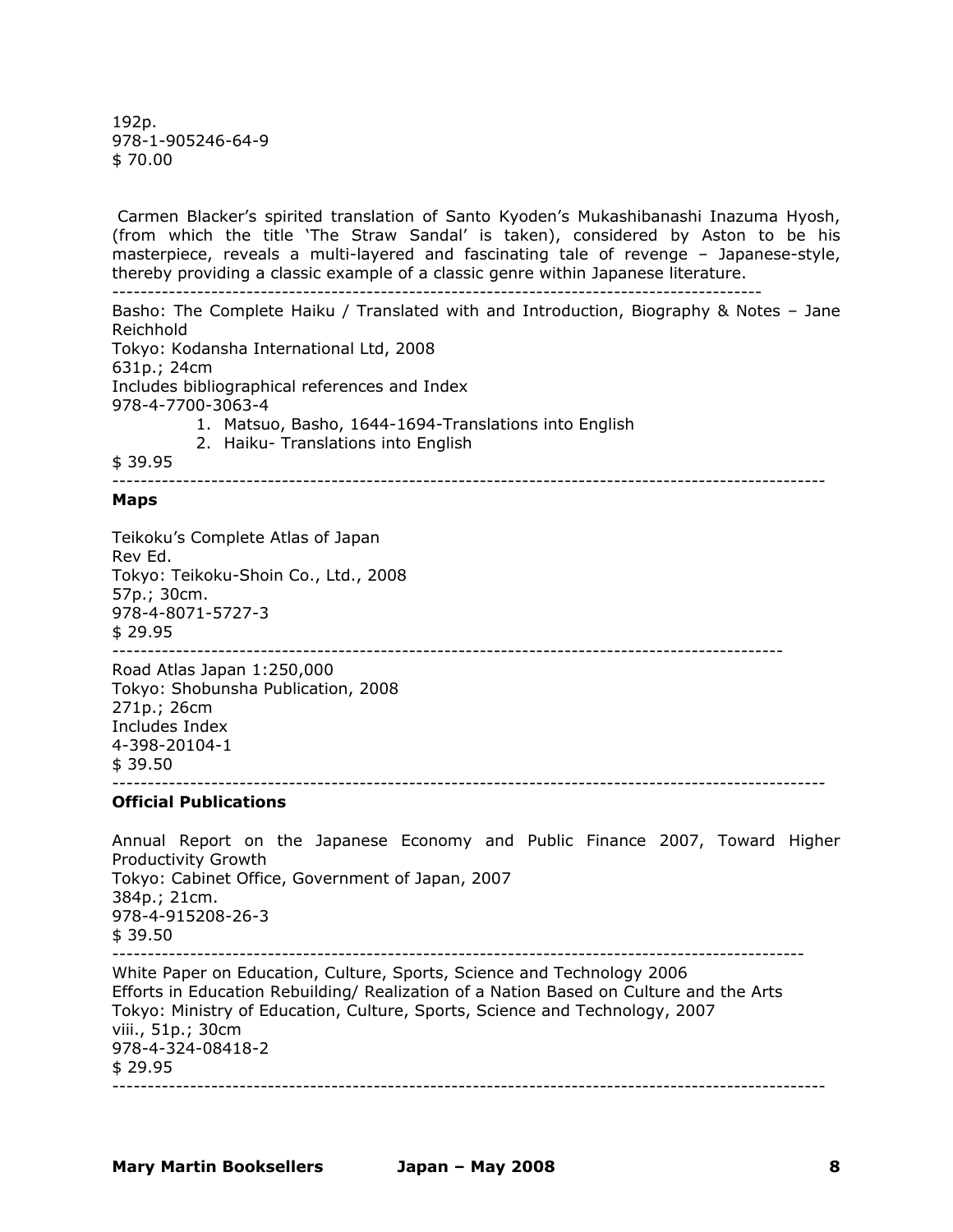Japan's International Cooperation : Japan's Official Development Assistance White Paper 2007 Tokyo: Ministry of Foreign Affairs/ Urban Connections, 2008 ix., 258p.; 30cm 978-4-900849-97-6  $$59.50$ ------------------------------------------------------------------------------------------------------

#### **Religion**

A Biographical Dictionary of the Japanese Student- Monks of The Seventh and Early Eighth Centuries: Their Travels to China and Their Role in the Transmission of Buddhism/Marcus Bingenheimer Munchen : Iudicium-Verlag, 2001 138p.; 24cm. 3-89129-693-2 ; Buddhist Studies ; 4  $\frac{1}{2}$   $\frac{30.00}{2}$ ---------------------------------------------------------------------------------------------

A History of Japanese Buddhism / Kenji Matsuo UK : Global Oriental, 2007 288p. 978-1-905246-41-0 (HB) 978-1-905246-59-5 (PB) \$ 110.00 (HB) \$ 33.00 (PB)

This first major study in English on Japanese Buddhism by one of Japan's most distinguished scholars in the field of Religious Studies is to be widely welcomed. The main focus of the work is on the tradition of the monk (o-bo-san) as the main agent of Buddhism, together with the historical processes by which monks have developed Japanese Buddhism as it appears in the present day

-----------------------------------------------------------

Attaining Enlightenment with this Body : Shingon Buddhism / Buchiro Watanabe Tokyo: Asahi Press, 2008 305p.; 22cm 978-4-255-00425-9  $$45.00$ -----------------------------------------------------------------------------------------------------

### **Sociology / Culture Studies**

A Geisha's Journey: My Life as a Kyoto Apprentice/Komomo; Photographs by Naoyuki Ogino Tokyo: Kodansha International, 2008 143p., 26cm. 978-4-7700-3067-2 1. Komomo-Pictorial works 2. Geishas-Japan-Kyoto-Pictorial works 3. Geishas-Japan-Kyoto-Biography-Pictorial works \$ 39.50 -------------------------------------------------------------------------------------------------- Gender and Career in Japan / (ed.) Atsuko Suzuki Melbourne: Trans Pacific Press, c2007

168p. 21.5cm. Includes bibliography and index ISBN: 9781876843632 (hbk) ISBN: 9781876843571 (pbk)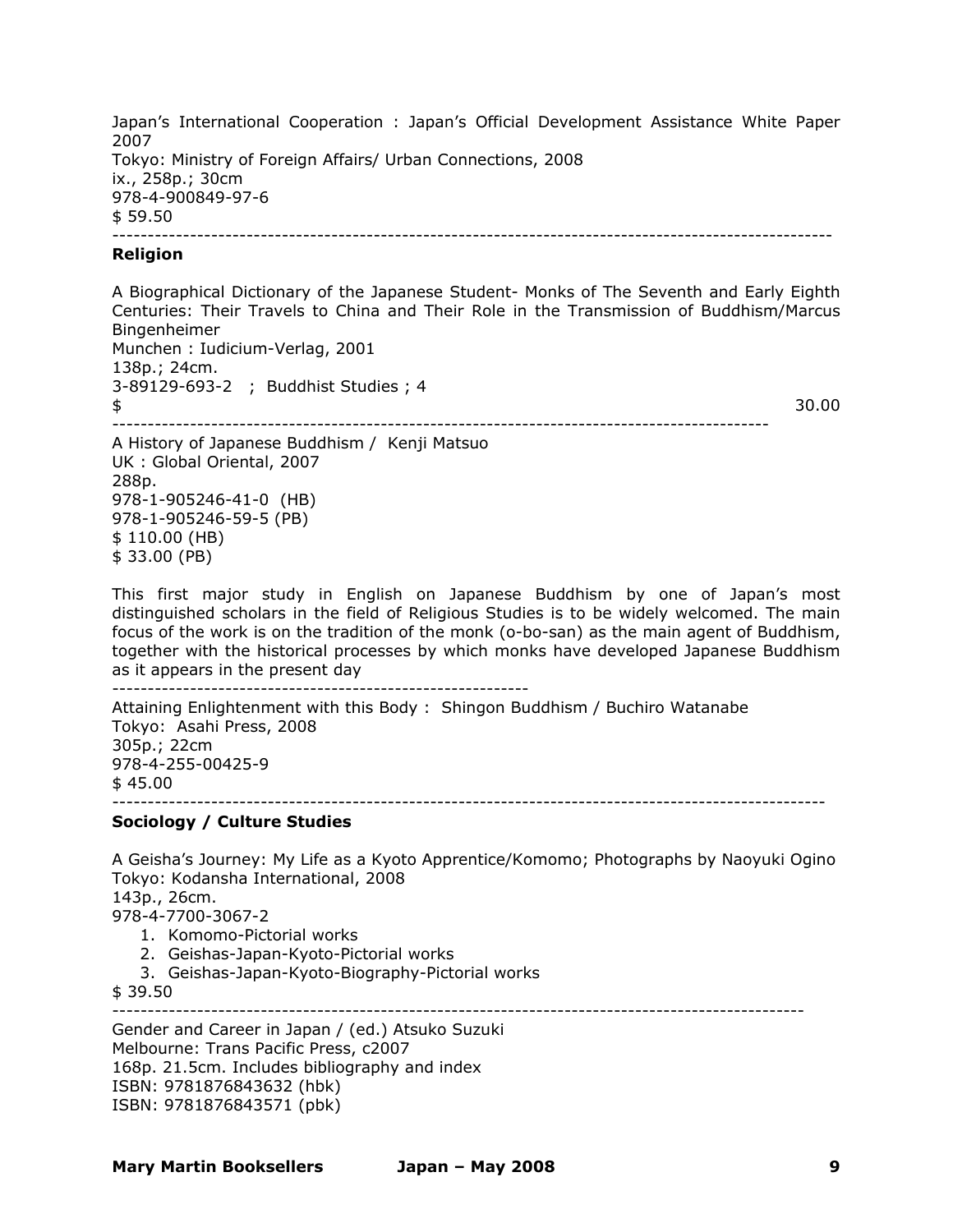1. Sex discrimination in employment – Japan

- 2. Sexual division of labor Japan.
- 3. Women Employment Japan.
- 4. Men-Employment Japan.
- 5. Labor market Japan.
- 6. Career development Japan.

\$ 99.95 (hbk)

\$ 49.95 (pbk)

----------------------------------------------------------------

Escape from Work : Freelancing Youth and the Challenge to Corporate Japan / Reiko Kosugi Melbourne: Trans Pacific Press, c2008 ISBN: 9781876843441 (hbk) ISBN: 9781876843458 (pbk) 1. Self-employed – Japan. 2. Work – Social aspects – Japan. 3. Youth – Employment – Japan. \$ 109.95 (hbk) \$ 54.95 (pbk)

This book is about an important evolution which has been occurring in the Japanese labor market over the past decade. As Japanese came to enjoy higher levels of affluence in the late 1980s and early 1990s, attitudes towards work and life course began to change. At the same time, globalization and heightened competition have accelerated the casualization of work in Japan. Kosugi documents the increase in the number of causal workers in Japan over the past two decades and looks at their demographics.

--------------------------------------------------------------------------------------------------

Social Welfare in Japan : Principles and Applications / Kojun Furukawa Melbourne: Trans Pacific Press, c2008 425p.; 23 cm. Includes bibliography and index 9781876843311 \$ 109.95

SOCIAL WELFARE IN JAPAN is an important study of the historical development and fundamental characteristics of social welfare in Japan and beyond. Reviewing arguments about the welfare state and the conceptualization of the individual in society, Furukawa traces the emergence of social welfare as a domain of theory and practice that is at once interdisciplinary and unique. Focusing on the post-war era, Furukawa deftly interweaves discussions on the state of social welfare research, the nature of social welfare aid, policy, management and organization, and the historical antecedents to these factors.

---------------------------------------------------------------------

The Japanese Housewife Overseas : Adapting to Change of Culture and Status / Ruth Martin UK : Global Oriental, 2007 224p. 978-1-905246-43-4

\$ 90.00

While other research has concentrated on expatriate Japanese male professionals, this book examines what a husband's overseas work transfer means to his wife. It explores how wives' roles are modified in the host country as well as life-enriching aspects and long-term effects, which may ultimately affect Japan as a whole as well as women individually. In addition, Living in the UK addresses the vexed question of career opportunities for middle-